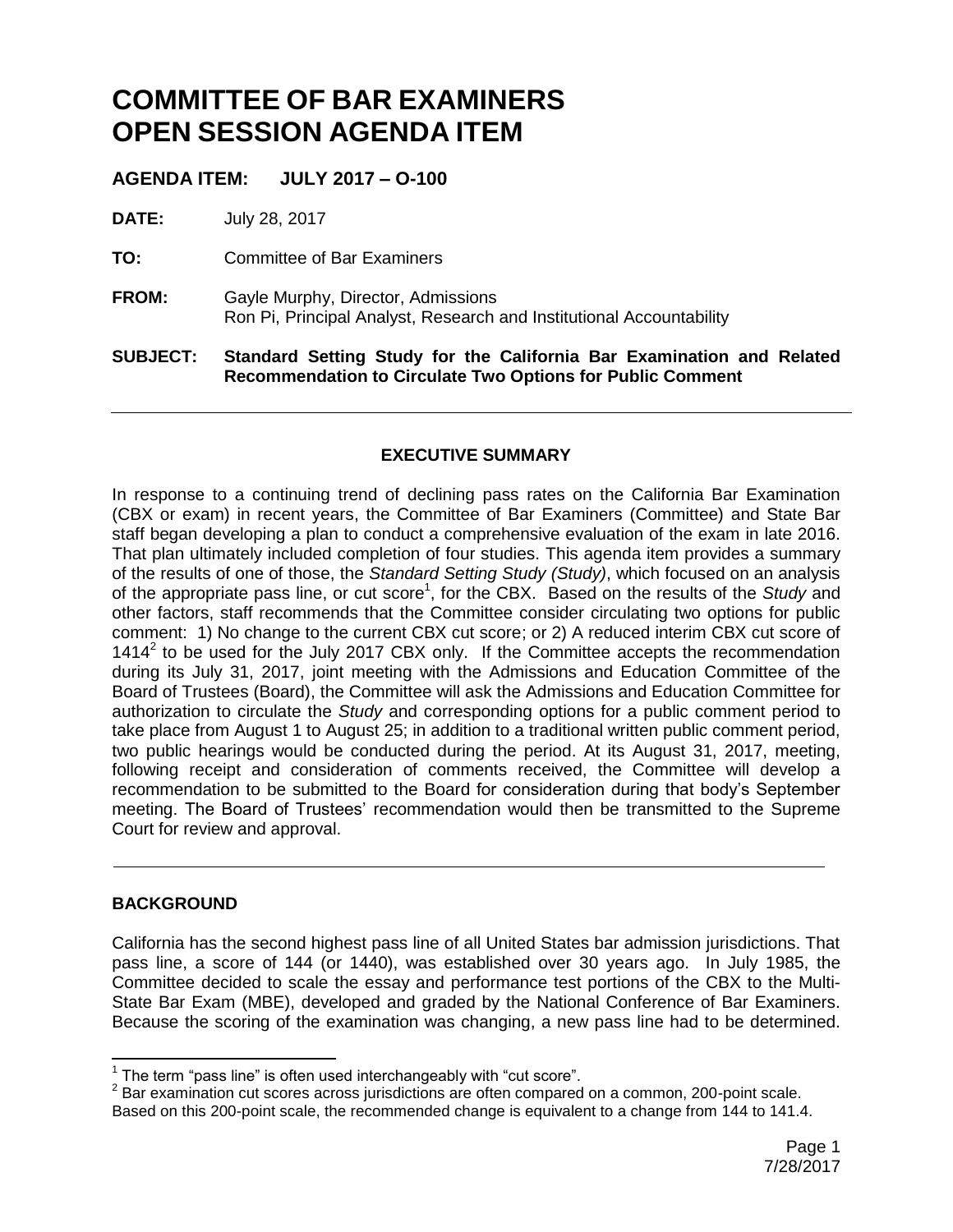In August 1985, with the assistance of psychometrician, Stephen P. Klein, Ph.D., the Committee adopted general guidelines with regard to what that score should be. As reported by Dr. Klein in his 2011 report, *History of General Bar Examination Structure and Pass/Fail Rules*, "This score reflects the average of the pass/fail standards [70 percent was considered passing] that were used on the all the exams that were given between 1977 and 1986." The Board approved the Committee's proposal and the changes went into effect the next year.

While the minimum passing total scaled score of 1440 for the CBX has remained unchanged since 1985, the pass rate on the CBX has risen and fallen over time. Since 2008, however, the pass rate on the CBX has been steadily declining. As shown in Figure 1, below, the July 2016 CBX pass rates fell to 43 percent from a previous high of 62 percent in 2008.





Critics of the CBX point out that California's pass line is higher than that of every other state in the country except for Delaware. This high relative pass line may raise questions as to the validity of the current cut score and whether it is necessary for the purpose of protecting the public. Figure 2 reflects the cut scores used by other states.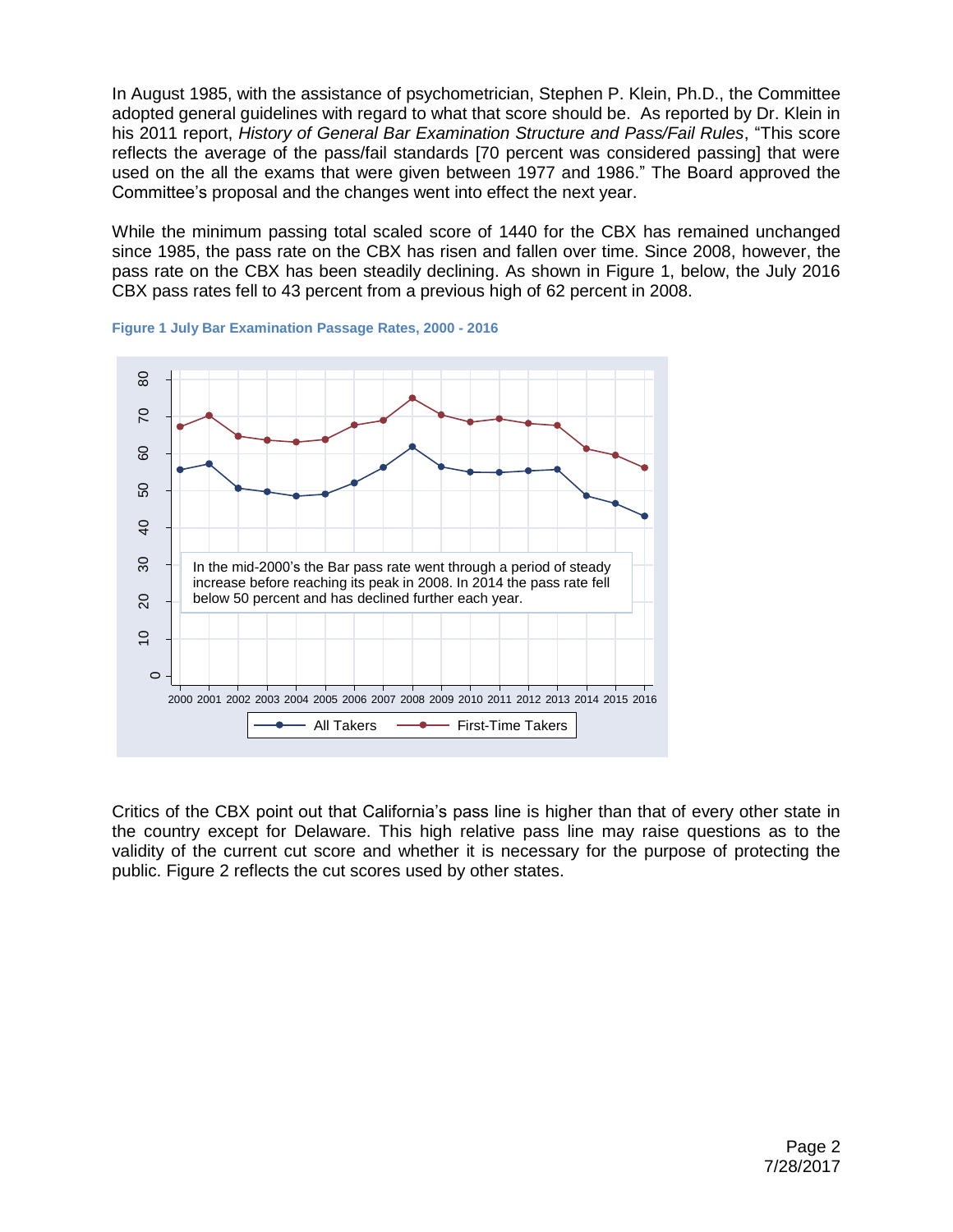**Figure 2. Passing Bar Examination Score on 200-Point Scale, by State**



Because the pass rate on the CBX has risen and fallen over time without any change in the pass line, the relatively high score required for passing the exam in California cannot alone explain the declining pass rate over the last eight years. Moreover, many other states have experienced a similar declining trend in pass rates in recent years.

National efforts to explain these changes have focused on the precipitous drop in law school enrollment. Ms. Erica Moeser, President of the National Conference of Bar Examiners, believes that (among other factors) the decline in the job prospects of newly licensed attorneys led to a decline in the number of law school applicants which, in turn, led schools to admit students with weaker academic credentials. $3$  As Figure 3 on the next page illustrates, changes in law school enrollment and corresponding admissions rates supports at least in part this theory.

j <sup>3</sup> Cited in the *ABA Journal*, September 1, 2016.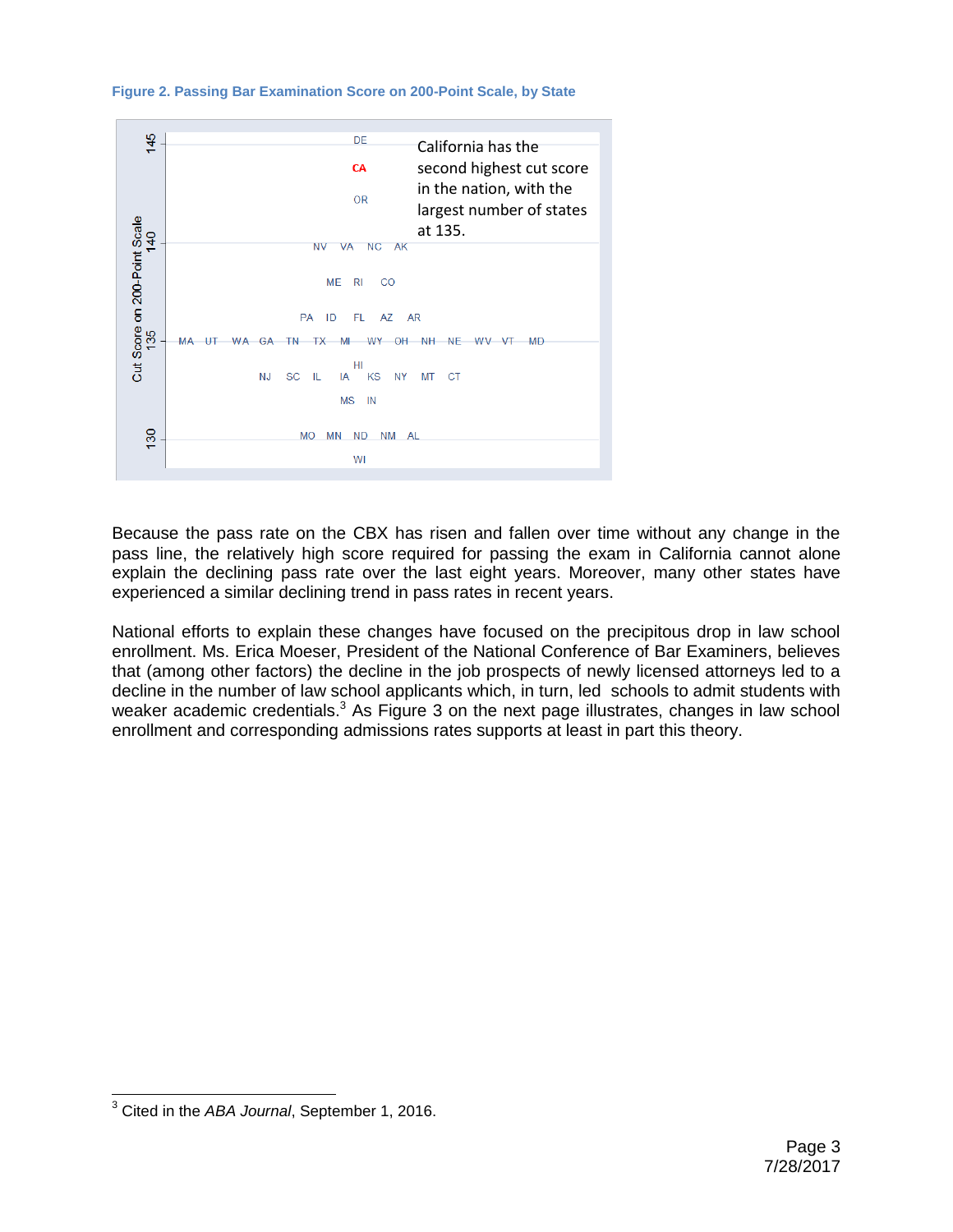

**Figure 3. Changes in ABA Law School Enrollments and Bar Admission Rates Nationally**

A 2016 proposed ABA policy exacerbated concerns regarding reduced exam pass rates. In March 25, 2016, the ABA's Council of the Section of Legal Education and Admissions to the Bar proposed amending Standard 316 to require law schools to have 75 percent of their graduates pass a bar examination within a two-year period in order to maintain accreditation. While the proposed standard was not approved by the ABA House of Delegates, the specter of its adoption is an important contextual factor for consideration by the Committee as it evaluates options for modification of the CBX pass line.

In California, the combination of declining law school enrollment, the looming ABA accreditation requirement, and a steady downward trend in exam pass rates came to a head after the release of the July 2016 CBX results. In the winter of 2016, the Committee determined that a thorough analysis of the issue was needed; at its December 2016 meeting, the Committee took a preliminary step to this end by authorizing a study, *Recent Performance Changes on the California Bar Exam*, to be completed by Roger Bolus, Ph.D., a contract psychometrician who has been responsible for providing an analysis of each administration of the CBX for the last four years.<sup>4</sup>

Adding to the momentum for evaluating these issues, in February 2017, the California Assembly Judiciary Committee held a hearing on declining exam pass rates and shortly thereafter sent a letter to the California Supreme Court urging that body to adopt a lower pass line. California law school deans also wrote to the California Supreme Court urging similar action.

In a letter dated February 28, 2017, the Chief Justice of the California Supreme Court directed the State Bar to report back to the Court "once the investigation and all studies are concluded." The report "must include a detailed summary of the investigation and findings, as well as recommendation for changes, if any, to the bar exam and/or grading, and a timeline for

 $\overline{a}$ 

<sup>&</sup>lt;sup>4</sup> Prior to this period, another contract psychometrician, Stephen P. Klein, Ph.D., provided psychometric services to the State Bar for more than 30 years; Dr. Bolus assisted Dr. Klein with many of his analyses and reports during that period.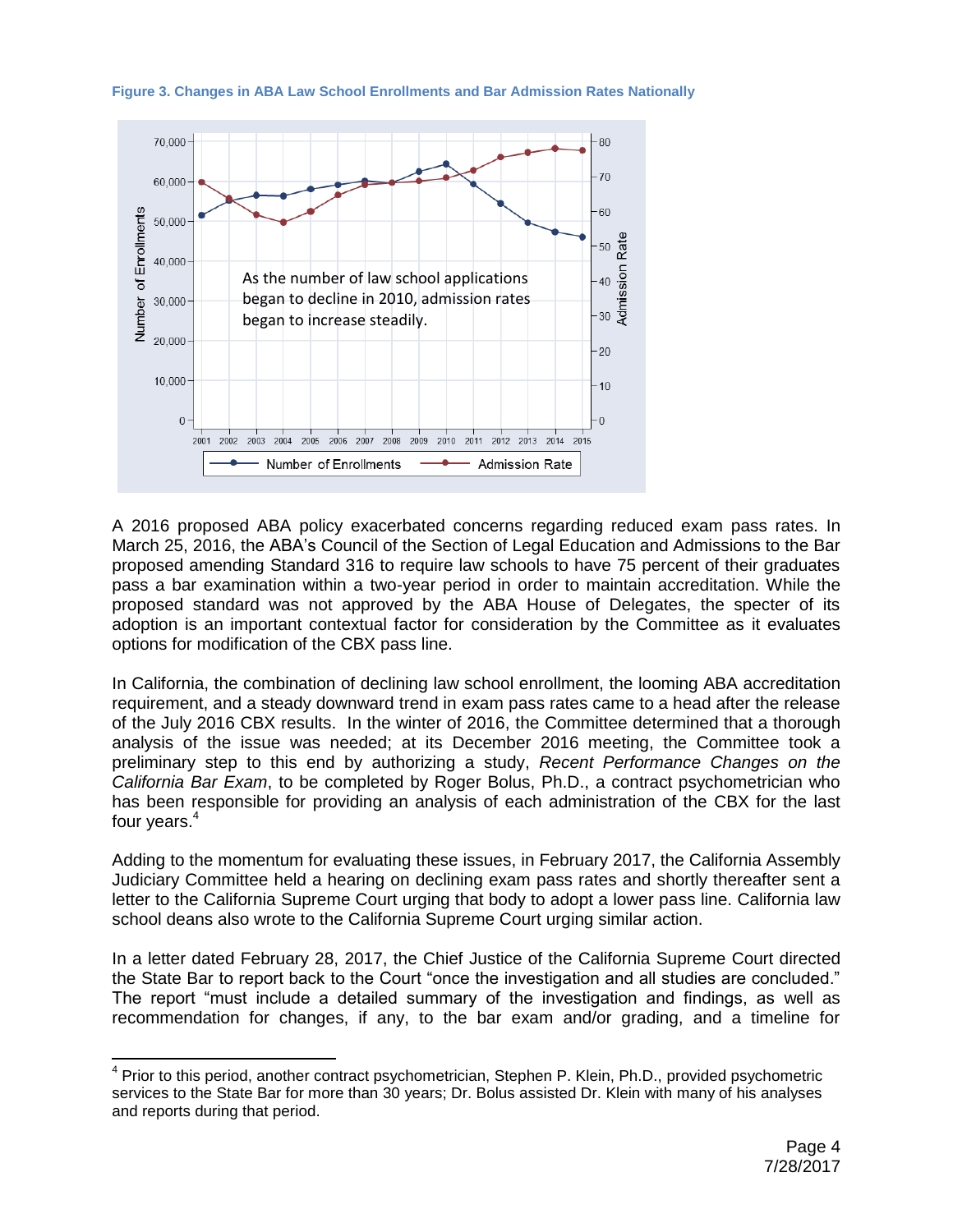implementation. The State Bar's report and recommendations should be submitted to the court as soon as practicable and in no event later than December 1, 2017." The February 28, 2017, letter to the State Bar is provided as Attachment A.

In March, Dr. Bolus presented the findings of his study at a meeting of the Committee. Drawing on data maintained by the State Bar, the study looked at the relationship between pass rates and the attributes of students at different law schools. Using aggregate data, the study found that approximately 20 percent of the declining pass rate can be attributed to changes in student credentials. The lack of individual, student-level data, however, limited the ability of the study to provide a full explanation of the various factors that might have contributed to the recent decline in the pass rage. The study*, Recent Performance Changes on the California Bar Exam*, is provided as Attachment B.

Subsequently, the Committee authorized and the Board of Trustees approved during its meeting in March 2017, the completion of three additional, interrelated, studies regarding the CBX:

- **A Standard-Setting Study**. Standard-setting studies involve a formal process in which a panel of subject matter experts (SMEs) in relevant fields, facilitated by a psychometrician in a workshop setting, evaluate the performance of exam takers and determine a pass line that is aligned with the expected level of knowledge, abilities, and skills of those exam takers.
- **A Content Validation Study.** Also relying on a panel of SMEs, content validity studies assess the alignment of examination content, in terms of its breadth and depth, in relation to the expected level of knowledge, abilities, and skills of exam takers.
- **A Law School Performance Study.** As a supplement to *Recent Performance Changes on the California Bar Exam*, this study aims to use detailed student-level data to more thoroughly evaluate any possible correlations that might exist between changes in student credentials and their performance on the exam.

To manage these three studies and ensure appropriate oversight and communication with key stakeholders, the Bar formed a Working Group on Bar Exam Studies (WGBES) comprised of one representative from the California Supreme Court, two representatives from the Board of Trustees and two from the Committee. The WGBES is tasked with providing guidance and making administrative decisions related to the studies. A different Working Group, composed of five deans, State Bar staff and Dr. Bolus, was also formed to provide guidance relative to the Law School Performance Study. In addition, regular updates regarding study progress that have been prepared for the Supreme Court are circulated to interested parties, including law school deans, the Committee, the Board of Trustees, and others. In addition, State Bar staff has held bi-weekly conference calls since March, open to all California law school deans, to discuss progress on all three studies.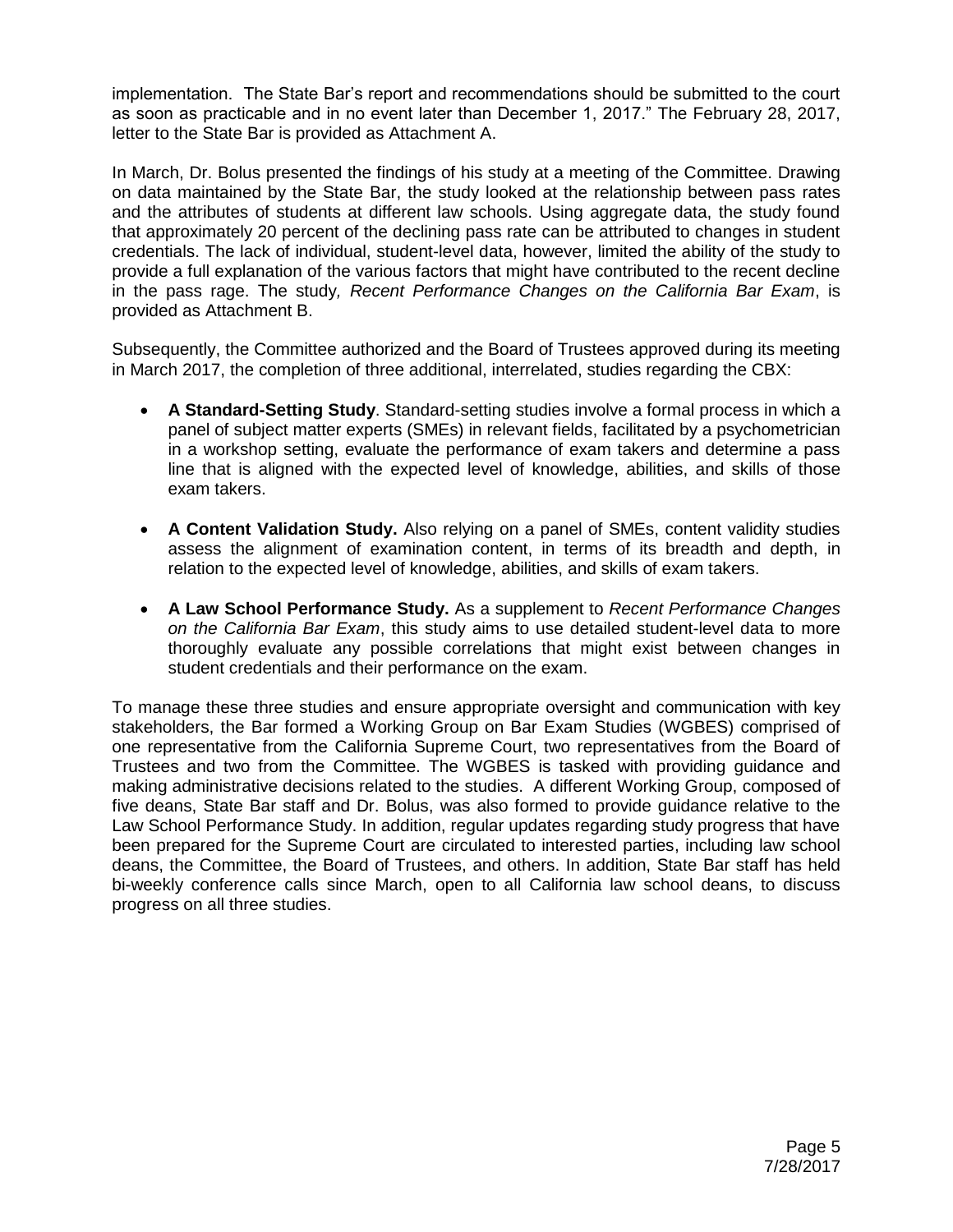Although all three studies were launched essentially concurrently, the *Standard Setting Study* was accelerated, such that should any change in the cut score be recommended by the Board of Trustees and approved by the Supreme Court as a result of that study, modification could be made in time to impact the scoring of the July 2017 CBX.

To ensure the necessary review within certain timelines, a joint meeting of the Committee and the Admissions and Education Committee was scheduled for July 31, 2017, for the specific purpose of consideration of the *Standard Setting Study* (*Study*) and related recommendations. The Admissions and Education Committee will specifically be asked to release the Committee's recommendation for public comment at the conclusion of the joint meeting.

## **DISCUSSION**

## **Standard-Setting Study and Recommendation of New Cut Score**

The *Study*, which was conducted by Dr. Chad Buckendahl, a nationally recognized expert on psychometrics and standard-setting, is provided as Attachment C. As discussed in detail in the *Study*, the primary research activity centered around a panel of 20 practicing attorneys representing broad diversity in terms of both demographics and practice types, which was convened to participate in a standard setting workshop<sup>5</sup>. During the two and one-half days of the workshop, the panelists collectively evaluated more than two thousand paper essays and performance tests from the July 2016 CBX.

In preparation for the *Study*, State Bar staff discussed options for a minimum competence definition with law school deans at the April 6, 2017, meeting of the Law School Assembly. The initial resulting draft was further refined pursuant to additional feedback received from the WGBES and law school deans. During orientation and training on the first day of the workshop, panelists discussed the concept of minimum competence that would serve as the basis for evaluating the performance levels of the examination papers, further refining the definition and establishing a Baseline Minimum Competence Definition as follows:

#### *Baseline Minimum Competence Definition*

A minimally competent applicant will be able to demonstrate the following at a level that shows meaningful knowledge, skill and legal reasoning ability, but will likely provide incomplete responses that contain some errors of both fact and judgment:

- 1. Rudimentary knowledge of a range of legal rules and principles in a number of fields in which many practitioners come into contact; may need assistance to identify all elements or dimensions of these rules.
- 2. Ability to distinguish relevant from irrelevant information when assessing a particular situation in light of a given legal rule, and identify what additional information would be helpful in making the assessment.
- 3. Ability to explain the application of a legal rule or rules to a particular set of facts. An applicant may be minimally competent even if s/he may over or under-explain these applications, or miss some dimensions of the relationship between fact and law.
- 4. Formulate and communicate basic legal conclusions and recommendations in light of the law and available facts.

<sup>5</sup> Law schools participated in nominating candidates to serve on the workshop panel for the *Standard-Setting Study*. Additionally, law school representatives sat in on the standard setting workshop as observers.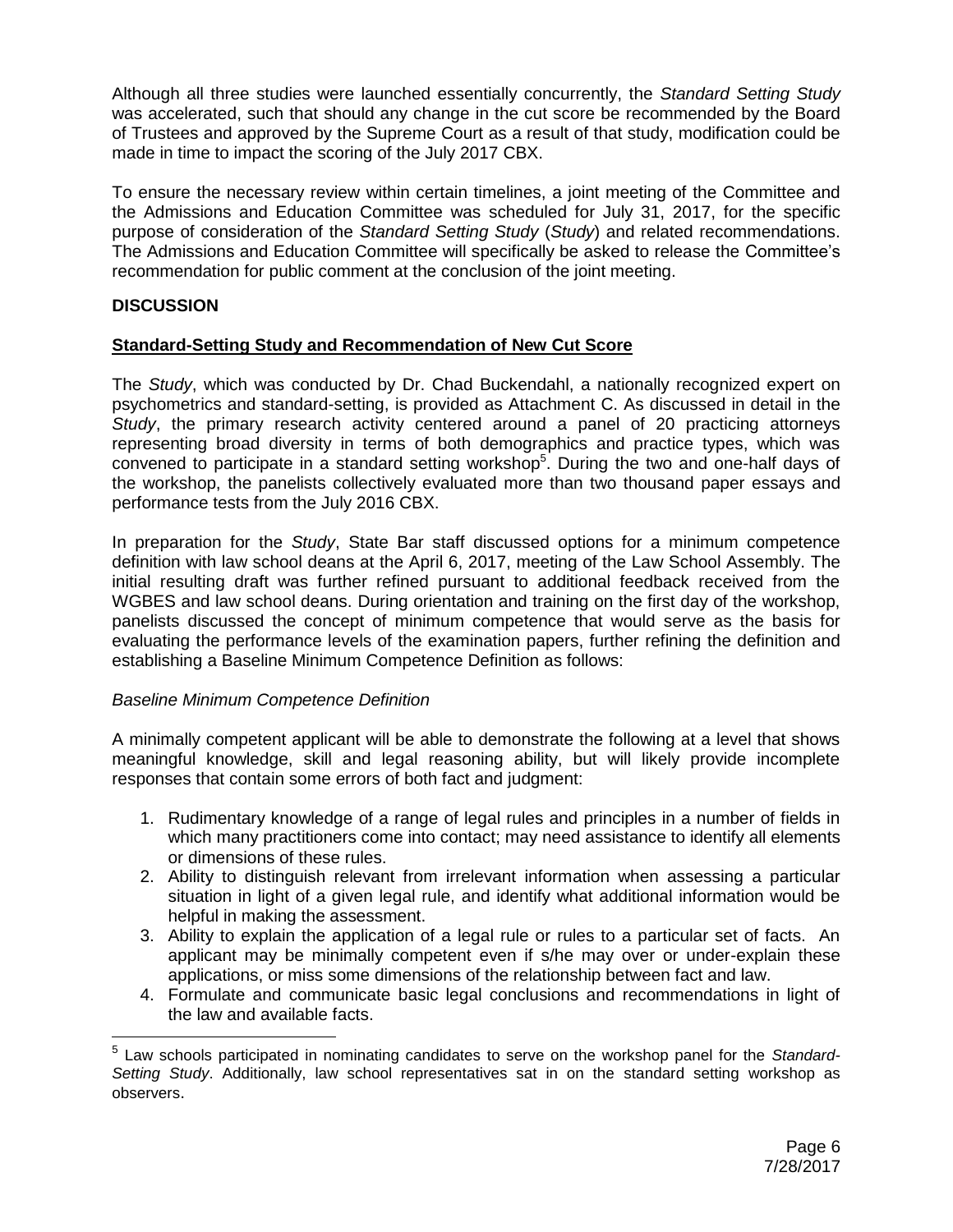Based on a set of guidelines derived from the discussion of minimum competence, the panelists classified the papers into three performance levels at the first stage of evaluation: below competence, meeting competence, and exceeding competence. Following the initial classification, the panelists further refined the performance evaluation by selecting from the first two groups (below and meeting minimum competence) a subset of papers that represented the best of the non-competent papers and the worst of the competent papers. These "borderline" cases provided the basis for calculating the pass line that meets the minimum competence definition.

The analysis of borderline papers to establish a new recommended cut score involved three basic steps:

- 1. **Mean and median cut score calculations.** Mean (average) and median (middle) scores of the papers were calculated. After assessing the difference between mean and median values, it was determined that the median value would more accurately represent the "central tendency" or average typical performance of the papers.
- 2. **Convergence or confidence level of cut score calculations.** Standard errors of the mean and median values were calculated to assess the degree of convergence of individual panelist's classification results and cut scores, which also provide a means of representing the statistical confidence level of the estimated mean and median values derived from the study sample.
- 3. **Deriving cut score for total scaled score.** From the initial cut scores calculated from written exam questions that were evaluated at the workshop, cut scores on the total, combined scale were derived through a process called "equipercentile linking." Equipercentile linking involves comparing two sets of scores on a common scale of cumulative percentile (from 0 to 100) that reflects the distribution of written and total scaled scores. A specific score point for written questions, after being located on the common cumulative percentile curve, is translated to a total scaled score located on the same percentile distribution curve.

Based on the above procedure, a median cut score of 1439 – effectively the same as the current pass line of  $1440^6$  – was derived from the standard setting workshop. Following a standard statistical procedure in evaluating the degree of convergence of the cut scores, "standard errors" of mean and median were calculated to estimate a range of cut scores to provide a measure of statistical confidence. The "error" refers to the difference between the mean or median value calculated from the sample of papers evaluated in the workshop as compared to the mean or median value of the population of all exam papers. Given that a census of all 2016 exam papers was neither conducted nor feasible, the standard error represents the degree of confidence to which the observed scores could be compared or generalized to the entire population of 2016 papers. As a function of sample size and the convergence of the panelists cut score values, a larger sample size and greater convergence would lead to a smaller standard error.

Because standard errors are calculated on both sides of the mean or median – in other words, they represent the possibility of increasing or decreasing the estimated value – the application of the standard error could result in a higher or a lower pass line. On the positive side, a cut

 $^6$  The grading process treats scores decimals points above 1439 as 1440 hence these scores are effectively the same.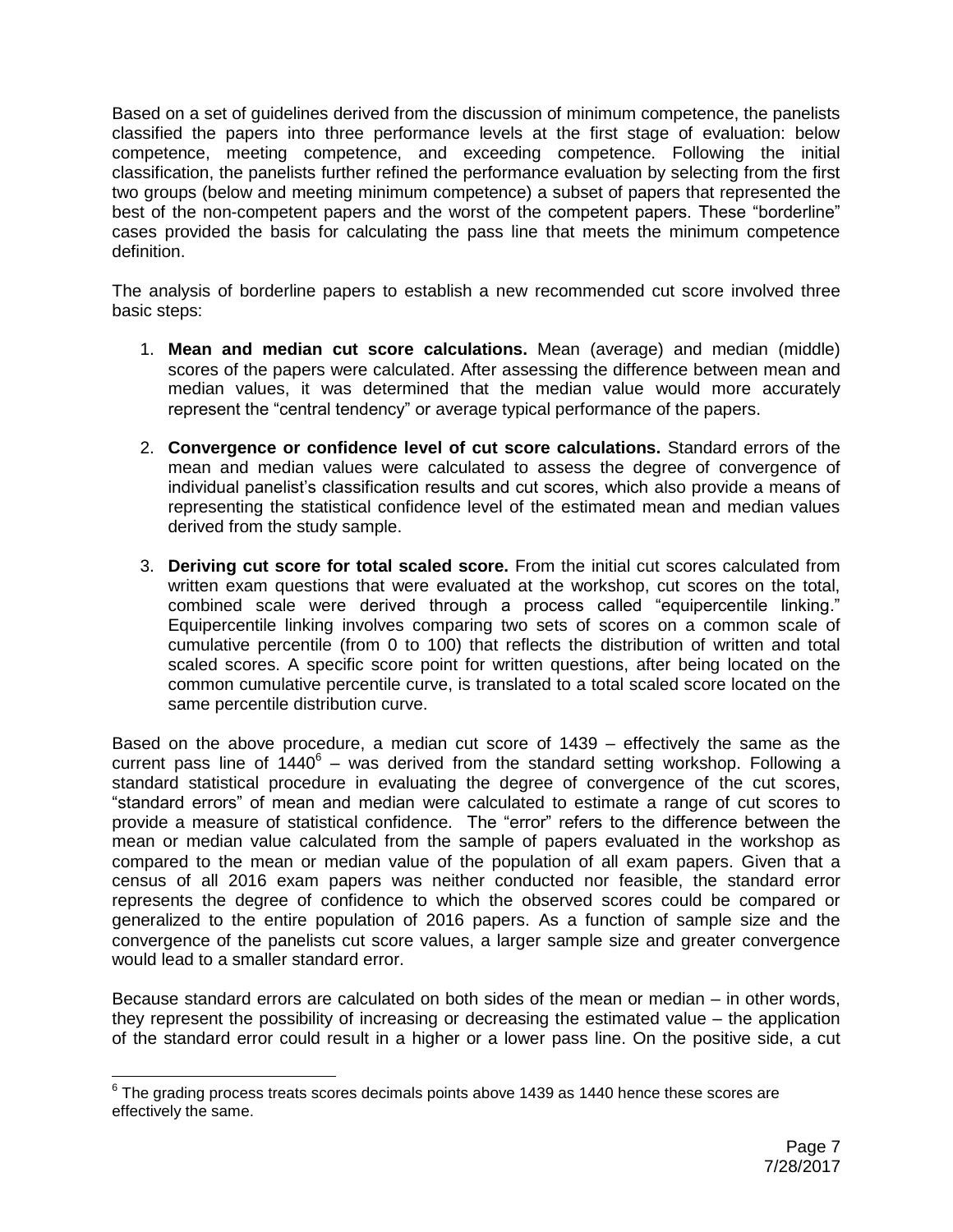score of 1477 and 1504 can be calculated, representing one and two standard errors *above* the median of 1439. Conversely, on the negative side, a cut score of 1414 and 1388, one and two standard errors *below* the median, can also be calculated to provide a full range of the cut scores.

This range means that, while 1439 as the median value is most representative of the "true" cut score as derived from the panelists' evaluation of the papers, there is an approximately 95 percent confidence level that the "true" cut score could fall within the range of 1388 at the lower end, to 1504 at the upper end of the distribution. Table 1 below shows the full range of the cut score calculations provided by Dr. Buckendahl in his technical report.

|                                             | <b>Written</b><br><b>Score - Mean</b> | <b>Combined</b><br>Score – Mean<br>(pass rate) | <b>Written</b><br>Score-<br><b>Median</b> | <b>Combined Score</b><br>- Median (pass<br>rate) |
|---------------------------------------------|---------------------------------------|------------------------------------------------|-------------------------------------------|--------------------------------------------------|
| -2 SE <sub>Mean/Median</sub>                | 419                                   | 1414 (53%)                                     | 414                                       | 1388 (60%)                                       |
| $-1$ $SE_{Mean/Median}$                     | 424                                   | 1436 (47%)                                     | 419                                       | 1414 (53%)                                       |
| <b>Median score</b><br>$(SE_{Mean/Median})$ | 428 (4.47)                            | 1451 (43%)                                     | 425 (5.60)                                | 1439 (45%)                                       |
| $+1$ SE $_{Mean/Median}$                    | 432                                   | 1480 (36%)                                     | 431                                       | 1477 (37%)                                       |
| $+2$ $SE_{Mean/Median}$                     | 437                                   | 1504 (31%)                                     | 436                                       | 1504 (31%)                                       |

**Table 1. Summary results with range of recommendations on written and combined score scales with hypothetical impact (i.e., pass rate) on 2016 CBX results:**

Determining where within the range the specific recommended cut score should fall implicates several key policy considerations. One of these relates to the concept of two types of classification errors in statistical inference: false positive and false negative errors. Selecting a cut score above the median (or setting a higher threshold in general) is likely to lead to more false negative errors, where an applicant fails when in fact the applicant's "true" competence meets the minimum competence requirement. On the other hand, a false positive error (passing an applicant when in fact the applicant's competence does not meet the requirement) is more likely to occur when a cut score is selected below the median (or setting a lower threshold in general).

Another related policy consideration is the cost/benefit analysis of either type of error as relates to the potential tension between public protection and access to legal services. When the threshold for entry into the practice is established at a level that is too stringent, access to justice may be negatively impacted. Closely related to access, pass rates for racial/ethnic minority groups are sensitive to where a particular pass line is set. Too stringent of a standard can restrict access and negatively impact diversity. Conversely, a lax standard is likely to increase the risk of harm to the public.

Current bar examination grading practices inform an understanding of how the cost/benefit calculation has played out in California. The "second read" component of the CBX grading procedure, where examination papers from the first read that fall within a band below the cut score are re-read, represents an implicit policy position of having greater tolerance for false positive errors. Those papers that fall within a band slightly above the cut score are not passed on for second read reflecting a policy decision in favor of false positive errors.

In addition to error type and cost/benefit analysis, the fact that California has the second highest cut score in the nation is an important factor for the Committee to consider. There is no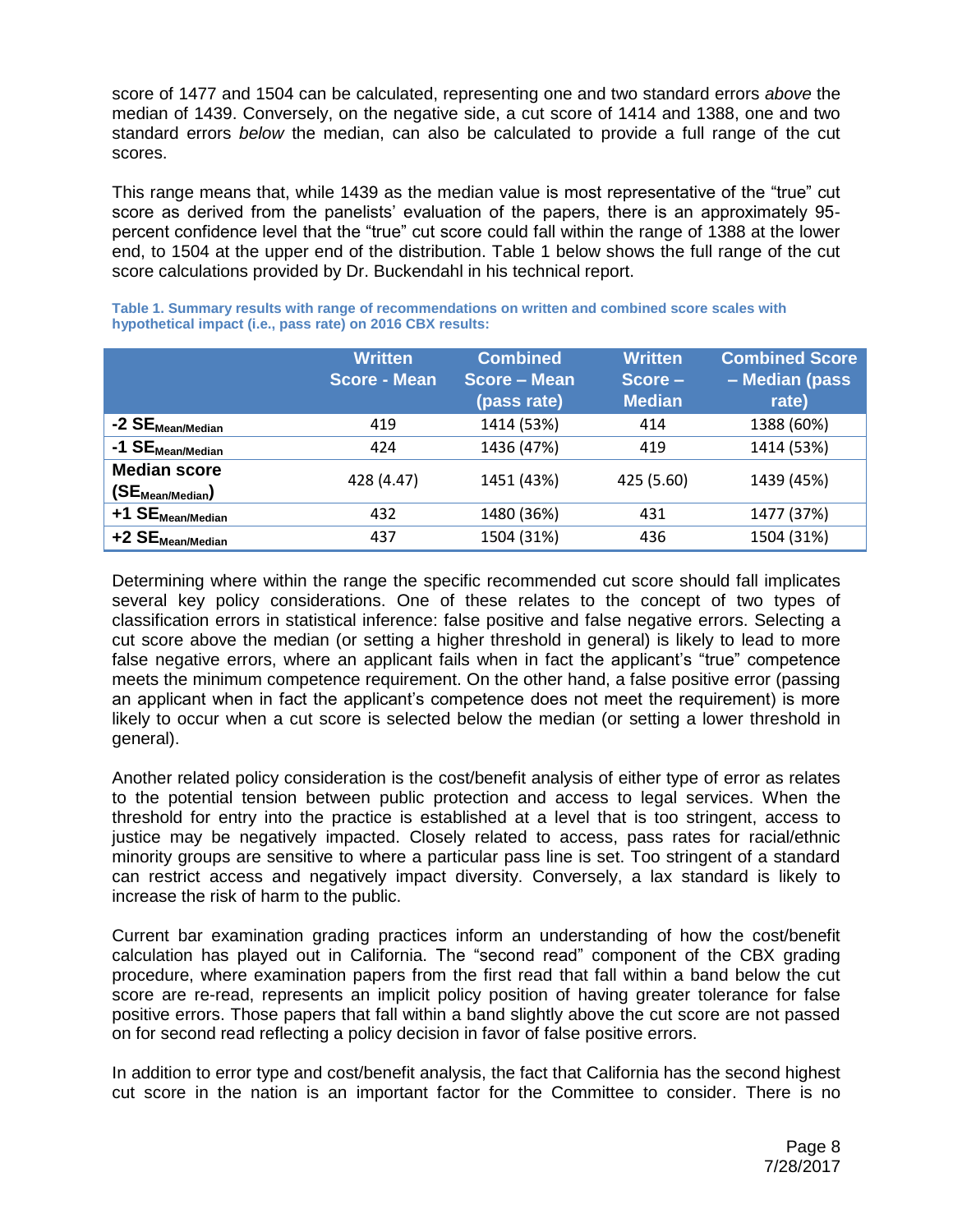empirical evidence available that would support a statement that as a result of its high pass line California lawyers are more competent than those in other states, nor is there any data that suggests that there are fewer attorney discipline cases per attorney capita in this state.

*Study* results validate the existing CBX cut score of 1440, and also establish a pass line range of between 1388 and 1504 which could be set with approximately 95% confidence. This result allows for consideration of several options, including retaining the cut score as it currently stands.

Several factors, beyond the *Study's* validation of the current cut score, support maintenance of the status quo. The *Study*, without access to the MBE multiple-choice questions, was based on the written section of the exam only. The new CBX format, effective July 2017, is reduced from three to two days (the Attorneys' Examination from two days to one) and equally weights written and MBE portions, introducing additional uncertainties. Further, the *Content Validation and Law School Performance Studies* have yet to be concluded, and any permanent or more significant change to the cut score should ultimately be informed by the results of those efforts. Further vetting of the error type preference intended by the Committee, the Board of Trustees, and ultimately the Supreme Court, is warranted. In addition, a robust assessment of the impact of any given pass line on racial and ethnic minorities, men, and women, is needed.

On the other hand, the *Study* provides the Committee with a statistically valid and acceptable range of cut scores to consider. This fact, in conjunction with the implicit policy position reflected by the current second-read procedure, and California's outlier status as compared to other jurisdictions' pass lines, leads to a conclusion that an interim adjustment to the pass line would be appropriate.

Given the valid arguments in support of either retention of the status quo or modification, staff recommends that two options be circulated for public comment:

- 1. Retain the status quo no change to the pass line;
- 2. Adopt an *interim* revised cut score of 1414, which is one standard error below the recommended median value of 1439.

## **Impact of Implementation of Option Two**

The simulated impact of application of an interim cut score of 1414 on July 2008 and 2016 CBX results is outlined in the tables below.

Table 1 reflects an overall comparison of pass rates at cut scores of 1440 and 1414. For the 2008 CBX, the overall result would have been a 6% increase in pass rates. For 2016, an 8% increase.

Table 2 provides a comparison of pass rates by school type. For ABA schools, the impact of 1414 cut score would have been a 5% increase in pass rates; for 2016, 7%. California Accredited schools would have realized an increase of 15% for the 2008 exam, and 31% for the 2016 exam. Unaccredited schools would have realized 16% and 9% gains respectively.

Table 3 outlines the results by gender. As the Table reflects, men and women would have realized equivalent increases in pass rates with respect to both the 2008 and 2016 exams.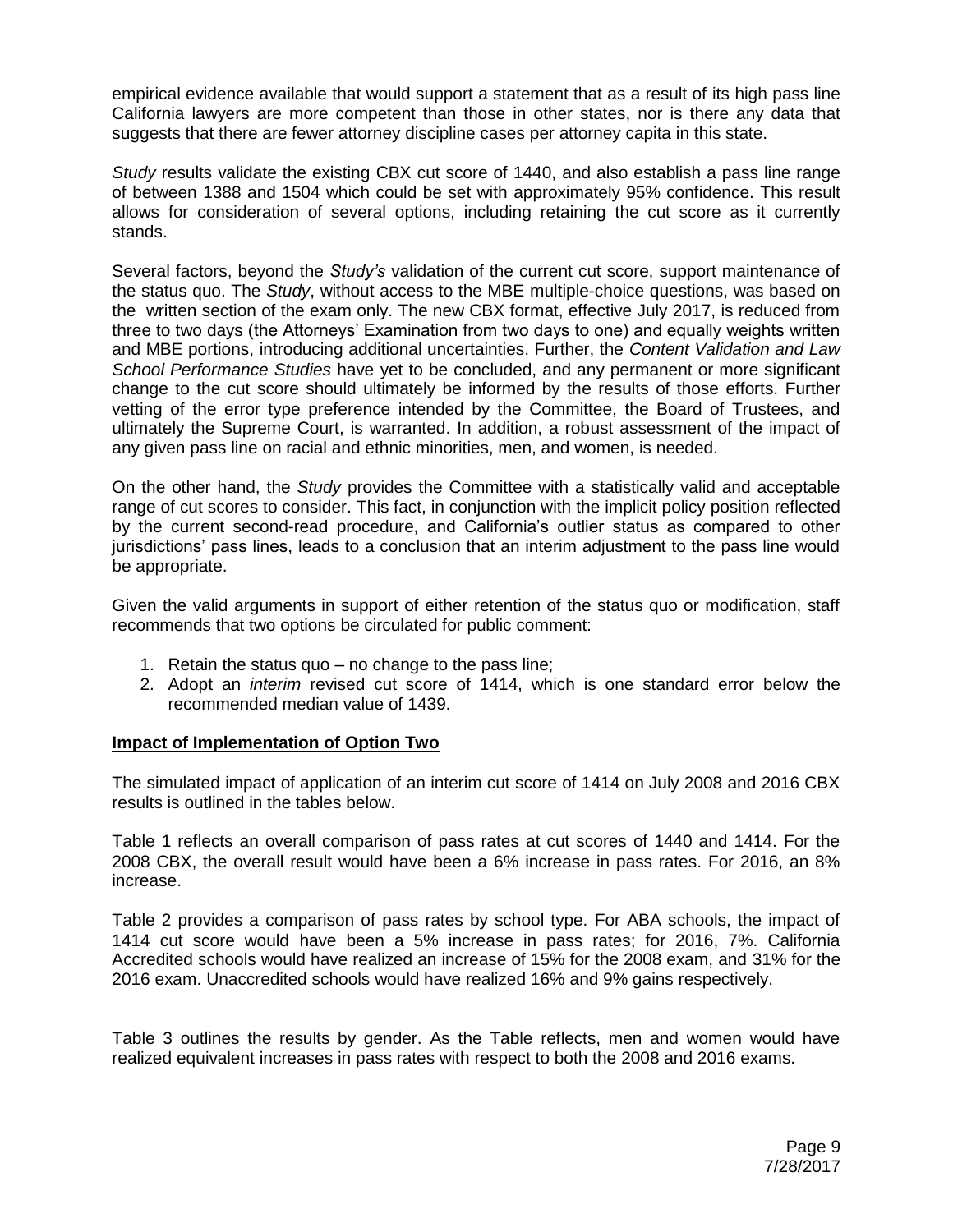Table 4 outlines impact by race/ethnicity. In general, the data suggests that test takers of color would realize greater improvements in pass rates than white test takers, although all groups would benefit from a lower cut score. The extent to which any group benefits from a reduced pass line is dependent on their original pass rate.

| Recommended Cut Scores       |            |        |       |
|------------------------------|------------|--------|-------|
| Compared                     | First-Time | Repeat | Total |
| July 2008 Exam               |            |        |       |
| Pass rates at 1440           | 75.1%      | 27.5%  | 62.0% |
| Pass rates at 1414           | 78.0%      | 32.9%  | 65.7% |
|                              |            |        |       |
| % increase of passing        |            |        |       |
| applicants from 1440 to 1414 | 4.0%       | 19.4%  | 5.8%  |
| July 2016 Exam               |            |        |       |
| Pass rates at 1440           | 56.5%      | 17.3%  | 43.6% |
| Pass rates at 1414           | 59.8%      | 21.1%  | 47.1% |
|                              |            |        |       |
| % increase of passing        |            |        |       |
| applicants from 1440 to 1414 | 5.9%       | 22.0%  | 8.0%  |

#### **Table 2. Simulated Impact of Pass Line Changes for July 2016 CBX, by First-Time and Repeat Takers**

#### **Table 3. Simulated Impact of Pass Line Changes for July 2016 CBX, by School Type**

| Recommended Cut Scores       | CА    |            |            | Out-of-   |
|------------------------------|-------|------------|------------|-----------|
| Compared                     | ABA   | Accredited | Registered | State ABA |
| July 2008 Exam               |       |            |            |           |
| Pass rates at 1440           | 74.8% | 26.5%      | 24.2%      | 66.7%     |
| Pass rates at 1414           | 78.2% | 30.4%      | 28.0%      | 70.2%     |
| % increase of passing        |       |            |            |           |
| applicants from 1440 to 1414 | 4.6%  | 14.8%      | 15.8%      | 5.2%      |
| July 2016 Exam               |       |            |            |           |
| Pass rates at 1440           | 54.3% | 13.1%      | 13.1%      | 48.5%     |
| Pass rates at 1414           | 58.1% | 17.1%      | 14.2%      | 51.7%     |
| % increase of passing        |       |            |            |           |
| applicants from 1440 to 1414 | 7.0%  | 31.0%      | 8.6%       | 6.6%      |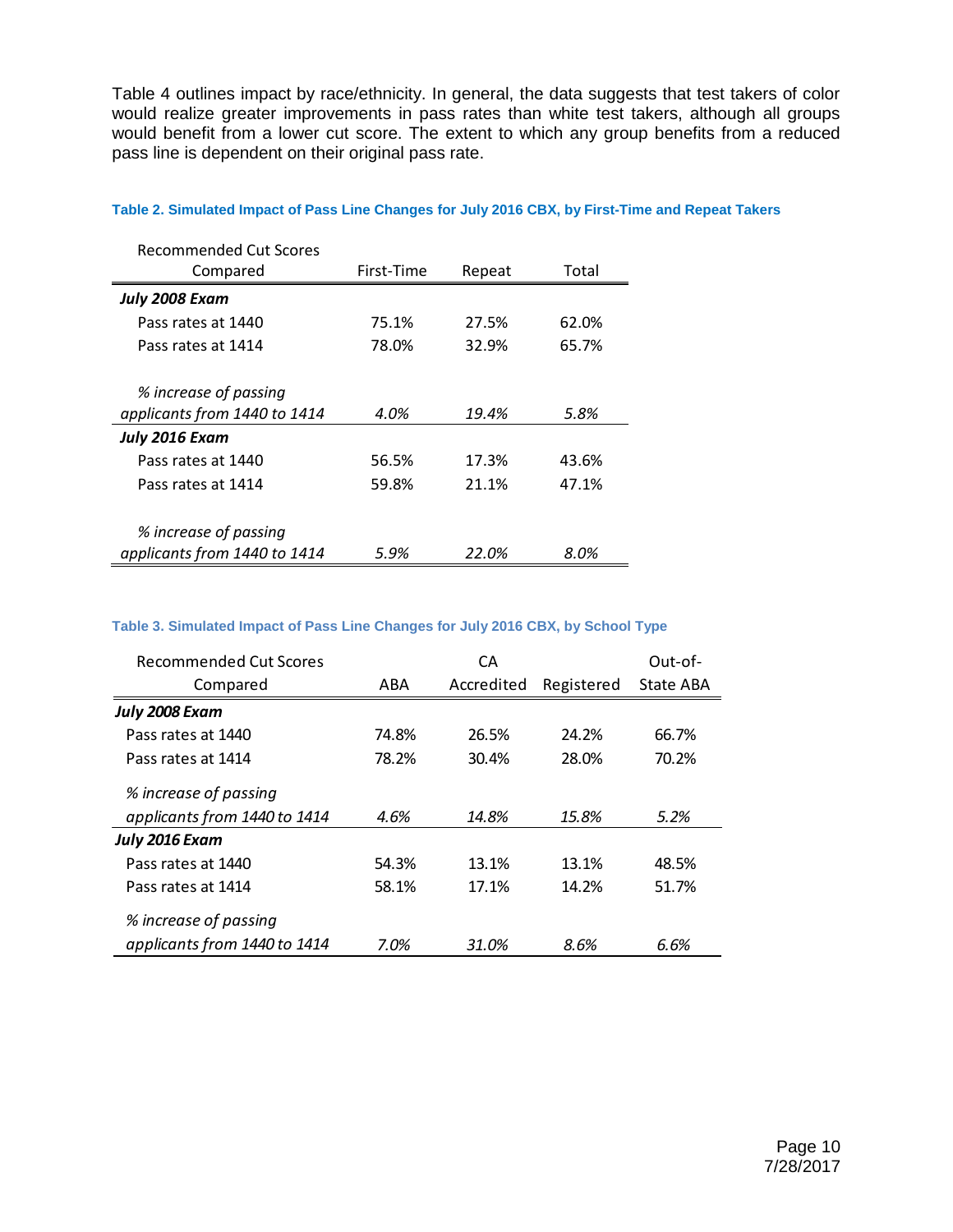#### **Table 4. Simulated Impact of Pass Line Changes for July 2016 CBX, by Gender**

| <b>Recommended Cut Scores</b> |       |        |       |  |
|-------------------------------|-------|--------|-------|--|
| Compared                      | Male  | Female | Total |  |
| July 2008 Exam                |       |        |       |  |
| Pass rates at 1440            | 61.1% | 63.1%  | 62.0% |  |
| Pass rates at 1414            | 64.5% | 66.9%  | 65.7% |  |
| % increase of passing         |       |        |       |  |
| applicants from 1440 to 1414  | 5.6%  | 6.1%   | 5.8%  |  |
| July 2016 Exam                |       |        |       |  |
| Pass rates at 1440            | 44.3% | 42.7%  | 43.5% |  |
| Pass rates at 1414            | 47.7% | 46.3%  | 47.0% |  |
| % increase of passing         |       |        |       |  |
| applicants from 1440 to 1414  | 7.6%  | 8.4%   | 8.0%  |  |

## **Table 5. Simulated Impact of Pass Line Changes for July 2016 CBX, by Race/Ethnicity**

| Recommended Cut Scores       |       |          |       |       |
|------------------------------|-------|----------|-------|-------|
| Compared                     | Asian | Hispanic | Black | White |
| July 2008 Exam               |       |          |       |       |
| Pass rates at 1440           | 56.0% | 48.9%    | 34.9% | 68.3% |
| Pass rates at 1414           | 59.7% | 53.2%    | 38.5% | 71.9% |
| % increase of passing        |       |          |       |       |
| applicants from 1440 to 1414 | 6.7%  | 8.8%     | 10.4% | 5.2%  |
| July 2016 Exam               |       |          |       |       |
| Pass rates at 1440           | 37.6% | 34.1%    | 20.8% | 51.5% |
| Pass rates at 1414           | 40.8% | 37.7%    | 23.4% | 55.2% |
| % increase of passing        |       |          |       |       |
| applicants from 1440 to 1414 | 8.6%  | 10.6%    | 12.5% | 7.2%  |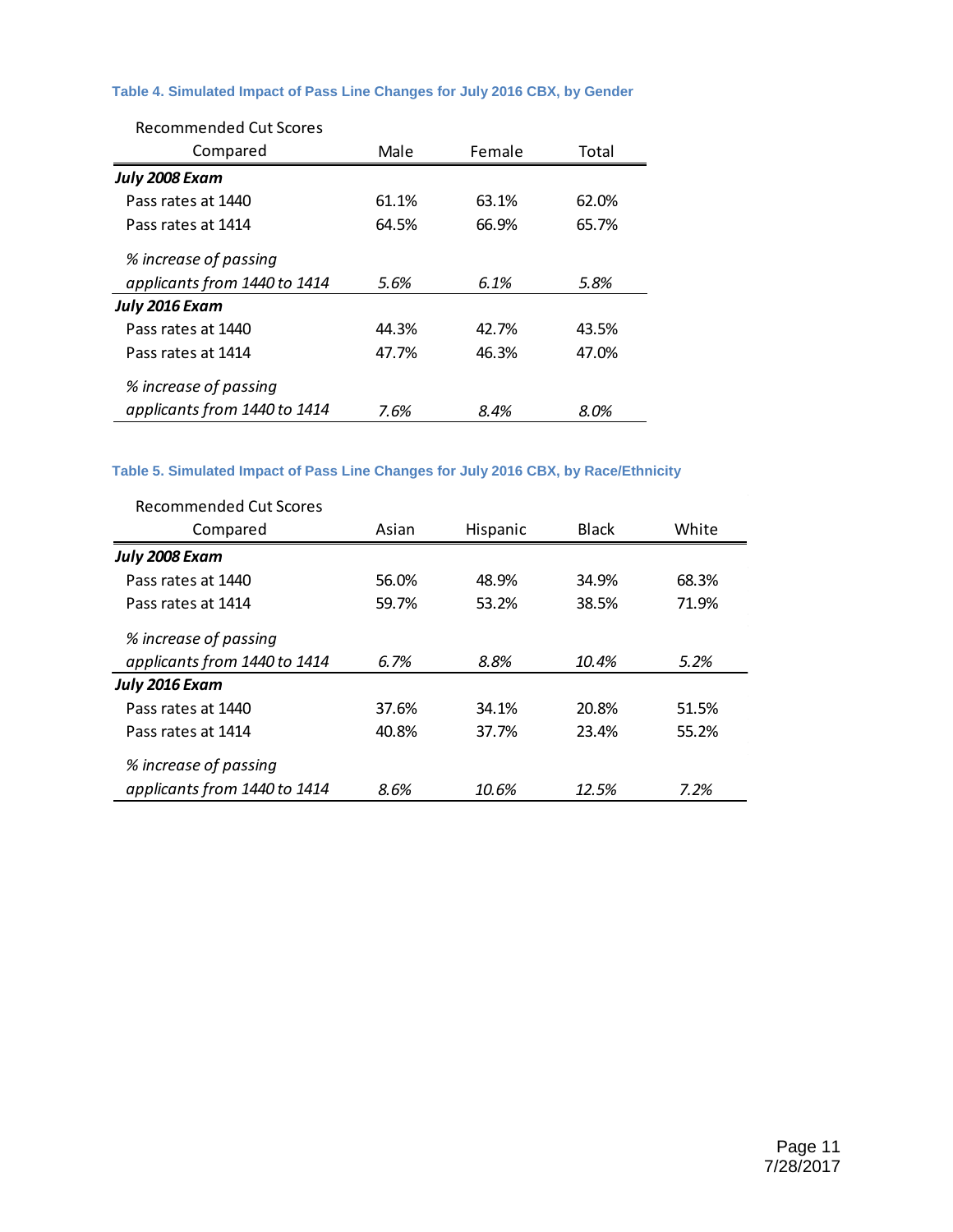#### **Table 6. Simulated Impact of Pass Line Changes for July 2016 Examination, by School Type**

| Recommended Cut<br><b>Scores Compared</b>                         | ABA            | CА<br>Accredited | Registered     | Out-of-<br>State ABA |
|-------------------------------------------------------------------|----------------|------------------|----------------|----------------------|
| Pass rates at 1440<br>Pass rates at 1414                          | 54.3%<br>58.1% | 13.1%<br>17.1%   | 13.1%<br>14.2% | 48.5%<br>51.7%       |
| %<br>increase<br>οt<br>applicants<br>passing<br>from 1440 to 1414 | 7.0%           | 31.0%            | 8.6%           | 6.6%                 |

The size of the impact from lowering the cut score, as measured by percent change of pass rates, depends on two factors: 1) the proportion of exam takers whose scores fall within the 1414-1440 range, and 2) the pass rate at the original cut score of 1440. A higher proportion of exam takers with original scores between 1414 and 1440 would lead to a larger increase in pass rate. A lower pass rate under the original cut score of 1440 would gain a larger percent increase when the cut score is lowered. Given the variation of these two factors across different subgroups, the most significant gains under a lowered cut score would be realized by test takers from California accredited law schools, repeat takers, and test takers of color. There is no significant difference between male and female exam takers in their relative gains.

#### **Additional Considerations**

## Survey of Other States

In an attempt to learn from other jurisdictions about their experience in setting standards for the bar examination, a survey was conducted in April, 2017. Thirty-one jurisdictions responded. About 50 percent (14 of 26 responding jurisdictions) indicated that they had conducted a standard-setting study in the past three decades. Of the seven jurisdictions that conducted a study after 2000, three of them were related to their transition to the Uniform Bar Examination (UBE). The outcome of their studies varied, with four recommending raising the cut score, two maintaining the same level, two lowering it, and five with other recommendations. Due to the limited and uneven responses to various survey questions, the findings cannot be generalized to represent the experience of all jurisdictions across the nation. What is clear is that very few states appear to have conducted the type of study that has just been undertaken in California.

#### **Independent Psychometric Consultant Evaluations of Standard Setting Study**

From the early stage of planning for the *Standard Setting Study*, two independent psychometric experts were retained to review *Study* design and implementation. Mary Pitoniak, Ph.D., is a nationally recognized expert in standard-setting; Tracy Montez, Ph.D., currently serves as the Chief of Programs and Policy Review Division of the California Department of Consumer Affairs, with practical experience overseeing the development and evaluation of a large number of California state licensure and certificate exams. Both of them reviewed *Study* materials provided by Dr. Buckendahl; they also sat in the workshop as observers. They are in the process of completing their evaluation reports, scheduled to be finalized in early August. Essentially, however, while they have certain critiques concerning how the *Study* was conducted, they both believe the *Study* methodology was sound and reasonably implemented, and that the *Study* results are valid.